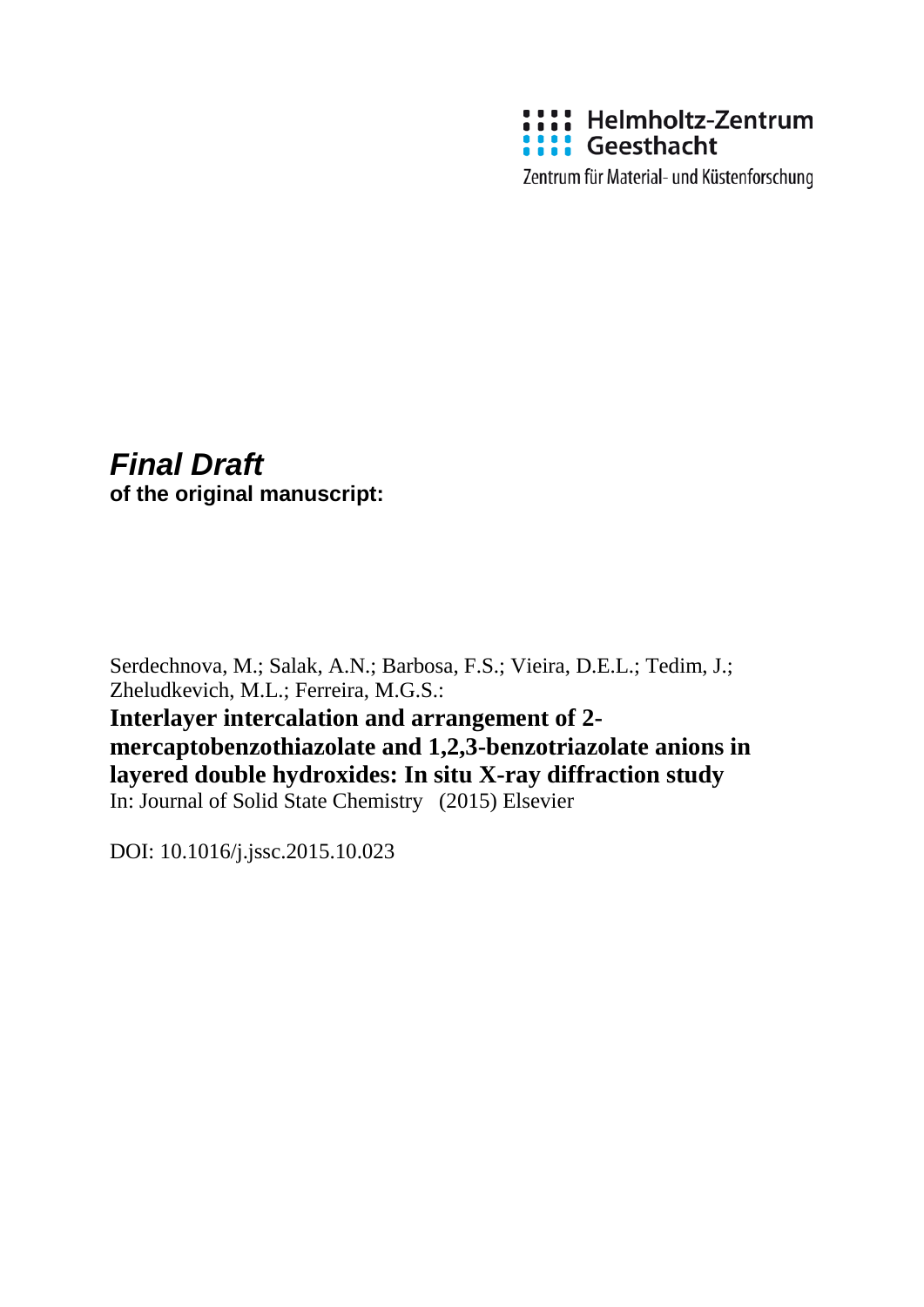# **Interlayer intercalation and arrangement of 2-mercaptobenzothiazolate and 1,2,3-benzotriazolate anions in layered double hydroxides:** *in situ* **x-ray diffraction study**

Maria Serdechnova<sup>a,b</sup>, Andrei N. Salak<sup>\*,a</sup>, Filipe S. Barbosa<sup>a</sup>, Daniel E.L. Vieira<sup>a</sup>, João Tedim<sup>a</sup>, Mikhail L. Zheludkevich<sup>a,b</sup>, Mário G.S. Ferreira<sup>a</sup>

a *Department of Materials and Ceramic Engineering, CICECO – Aveiro Institute of Materials, University of Aveiro, 3810-193 Aveiro, Portugal;*

b *Institute of Materials Research, Helmholtz-Zentrum Geesthacht, Max-Planck-Straβe 1, 21502 Geesthacht, Germany*

## **ABSTRACT**

2-mercaptobenzothiazole (MBT) and 1,2,3-benzotriazole (BTA) are very promising inhibitors for the corrosion protection of aluminum alloys. These inhibitors can be incorporated in protective coatings in the form of anions intercalated into interlayers of layered double hydroxides (LDHs). Capacity and performance of such LDH-nanocontainers depend on the arrangement of the anions in their interlayers. In this work, intercalation of MBT- and BTAinto Mg-Al-NO<sub>3</sub> and Zn-Al-NO<sub>3</sub> LDHs were studied in detail using X-ray diffraction  $(XRD)$ methods including *in situ* XRD. The nitrate-to-MBT(BTA) anion exchange is much faster than considered previously. Well-formed Mg-Al-MBT, Zn-Al-MBT, Mg-Al-BTA LDHs were obtained after a 20-min exchange reaction at pH 11.5 at room temperature. It was demonstrated that Zn-Al-BTA LDH cannot be obtained under the same conditions due to the reaction between BTA and the Zn-Al hydroxide layers. Substitution of nitrates by organic anions occurs with the participation of hydroxide anions. Although no intermediate LDH phase intercalated with the combination of NO<sub>3</sub> and OH appears, formation of the LDH-MBT and LDH-BTA phases results also in appearance of an LDH phase intercalated with OH- at the final stage of the anion exchange. In the LDH interlayer, MBT- and BTA- form a double layer in which these species have a tilted orientation against the layer plane (herringbone-like arrangement). Such an arrangement meets the LDH layer-interlayer electroneutrality and matches well with the observed values of the layer-interlayer distance.

 $\overline{a}$ 

<span id="page-1-0"></span><sup>∗</sup> Corresponding author. Email: salak@ua.pt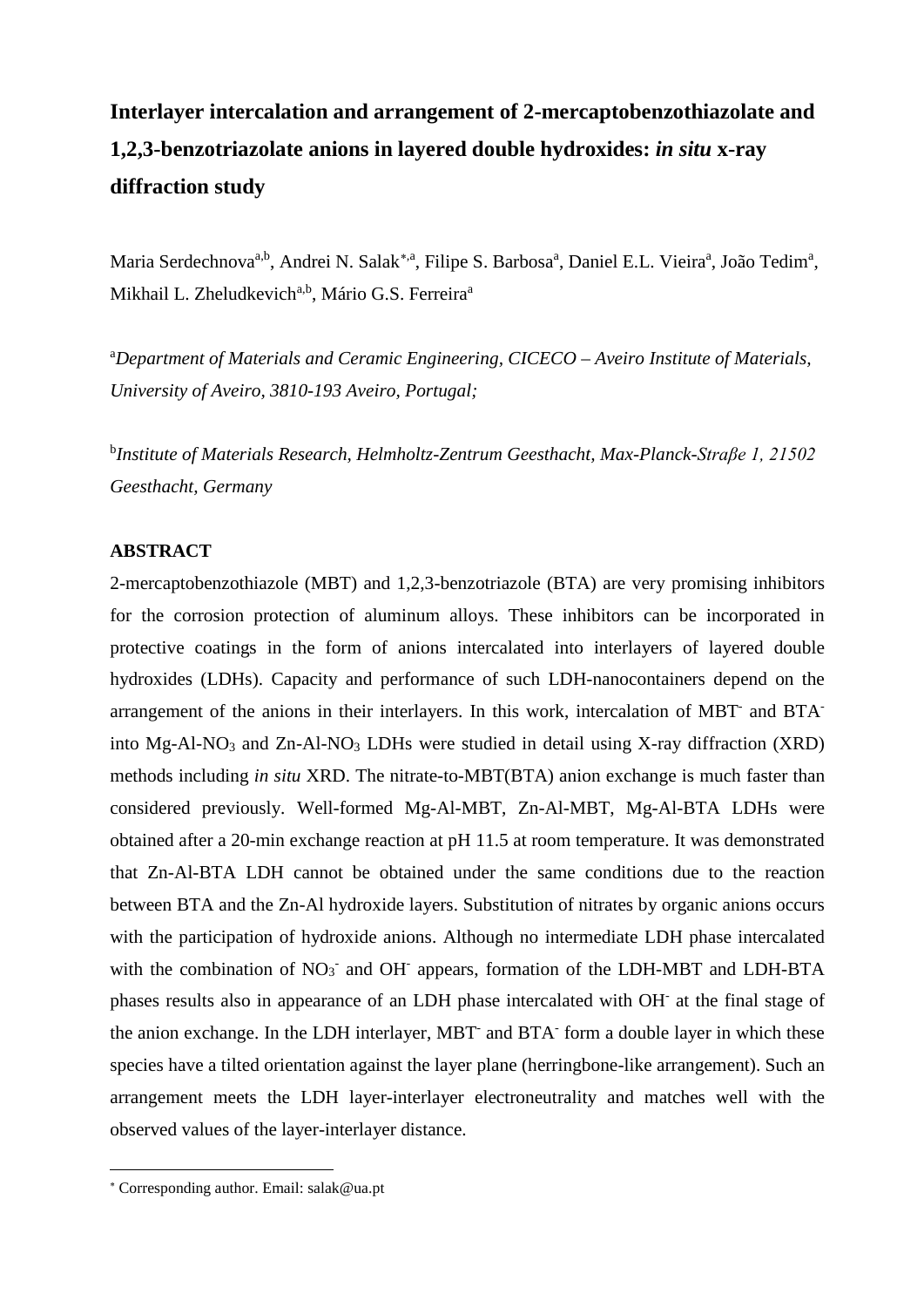## **INTRODUCTION**

Nowadays, a great attention is given to the development of new protective materials that can replace toxic chromium (VI) compounds as effective corrosion inhibitors for aluminum alloys. A variety of new organic and inorganic compositions has been proposed and optimized for application in protective coatings [1,2]. It was shown that some of those inhibitors can be used more effectively and safely (both for the coatings and for the environment), if they are intercalated in their anionic forms into the solids with anion-exchange ability such as layered double hydroxides (LDHs) [3,4,5].

LDHs are typically composed of positively-charged mixed metal  $M<sup>II</sup>$ - $M<sup>III</sup>$  hydroxide layers and interlayers occupied by anions  $(A^y)$  and water molecules. The general formula of the most common LDHs can be represented as  $[M<sup>H</sup>_{1-x}M<sup>H</sup>_{x}(OH)_{2}]^{x+}(A^{y})_{x/y}$  *z*H<sub>2</sub>O [6,7]. LDHs are typically characterized by hexagonal symmetry with the *c*-axis perpendicular to the layers. Parameter *a* is a function of both size and ratio of cations  $M<sup>II</sup>$  and  $M<sup>III</sup>$ , while parameter *c* depends mainly on size, charge and orientation of the intercalated species. The intercalated anions are arranged in the interlayer to compensate the charge of the hydroxide layer (which is +*x*e per formula unit, where e is the elementary charge). Small anions with relatively high charge density are generally the most preferable; nevertheless, LDHs can be intercalated with low-charge large anions (including organic species) [6,7,8]. Miyata [9] has demonstrated that  $CO<sub>3</sub><sup>2</sup>$  leads a series of inorganic anions in terms of the preference for intercalation. NO<sub>3</sub> which is almost equal in size but with half charge of carbonate is at the end of this series. Therefore, nitrate-containing LDHs are commonly used as parent compounds for further intercalations: LDH-nitrates of various cationic compositions can be easily synthesized and then intercalated with a desired anion through anion exchange reactions. The corrosive anions Cl and  $SO<sub>4</sub><sup>2</sup>$  are about in the middle of the anionic exchange preference series [9].

The protective action of LDHs loaded with inhibiting anions is based on the anionexchange reaction induced by particular triggers, such as a change in pH and/or an appearance of the corrosive anions. Then the LDH nanocontainers release inhibitors and absorb those anions [3,4,10]. It has been demonstrated that Mg-Al and Zn-Al LDHs intercalated with 2 mercaptobenzothiazole (MBT) provide such an active protection effect [3]. The allied heterocyclic compound – 1,2,3-benzotriazole (BTA) – was later found to be an effective corrosion inhibitor as well [11]. A successful application of LDH intercalated with BTA for protection of aluminum alloy AA6061 has recently been reported [12]. As it often happens, the functionality of new protective materials was demonstrated before their fundamental characteristics (crystal structure, anion-exchange capacity, *etc*.) are studied. Meanwhile, such a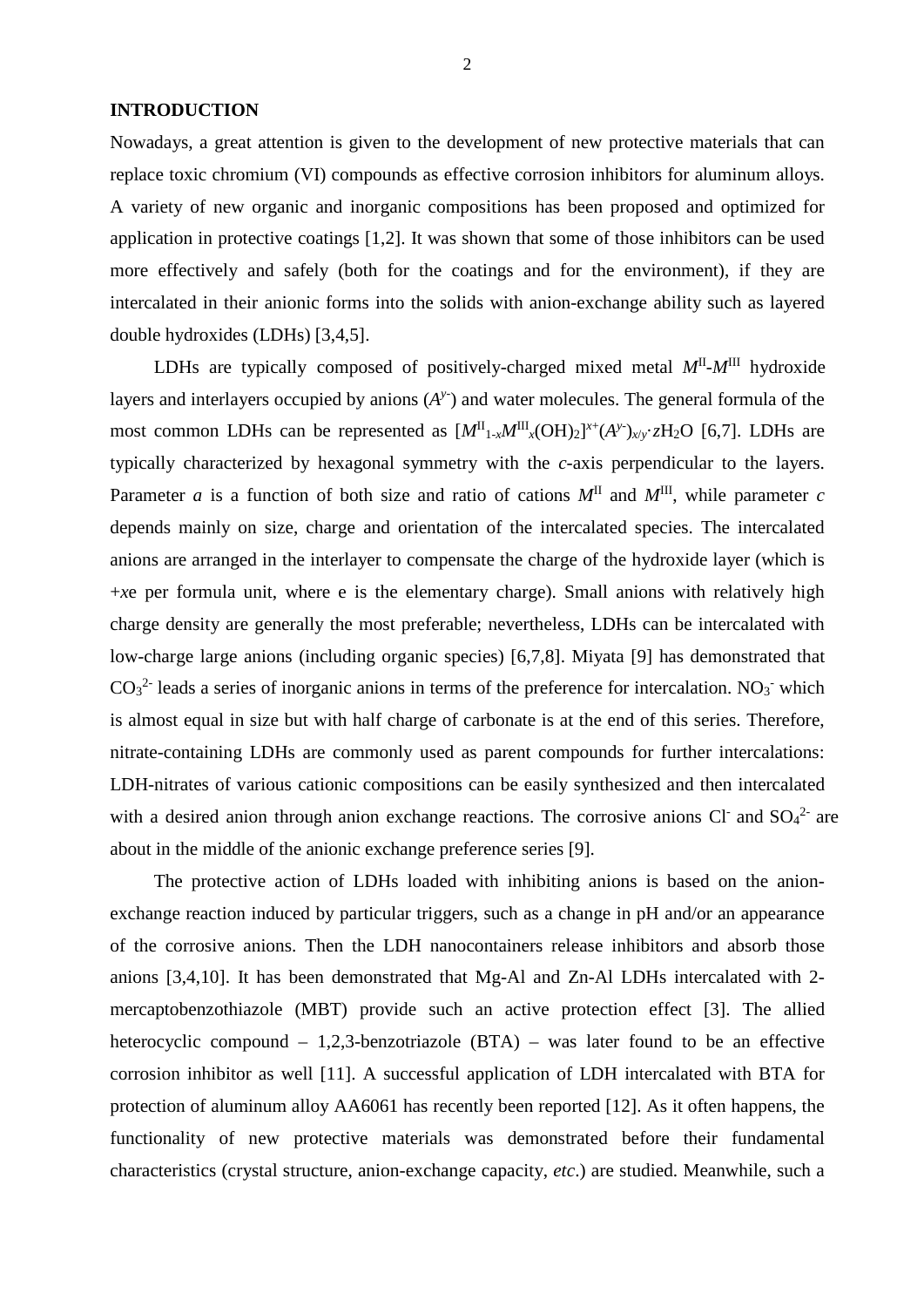study is basic for optimization of the preparation procedure and the application ways. Both the LDH nanocontainer capacity and the anion-exchange behavior in various corrosive media depend on the manner how inhibiting anions are arranged in the interlayers.

It is generally easy to determine the anion arrangement in the case of intercalation of simple, monoatomic, and high-symmetry anions with a relatively high charge density: the interlayer height is usually equal to the minimal dimension of the anion [13]. The task is more complicated when the intercalated anion trends to the formation of polytypes [14,15,16]. Determination of the interlayer arrangement of large anions with a relatively low charge density (which is typical of organic species) is not straightforward. Organic anions usually form complex configurations of species tilted against the layer plane [7,8].

A similar arrangement behavior seems to take place in Mg-Al and Zn-Al LDHs intercalated with MBT: the interlayer height calculated from the position of the diffraction reflections in the XRD patterns exceeds the maximum size of MBT anion [3]. Besides, a second LDH phase which could not be associated with the parent LDH-nitrate was found to be always present in the as-prepared material along with the main LDH-MBT phase. It has been suggested that these two phases with different basal spacings (distances between the double metal hydroxide layers, *d*) correspond to two particular orientations of MBT anion in the interlayers; however, this issue has not been thoroughly considered [3]. As regards the BTAcontaining LDHs, no crystal structure characterization has been reported yet. MBT and BTA anions are very similar in terms of the chemical structure. Hence, one can suggest that, in the LDH interlayer, these species are arranged in the same manner. On the other hand, the fixed difference in their linear dimensions can be used as a measure when comparing the basal spacings values of the same LDHs intercalated with either MBT or BTA.

Intercalation of organic anions into LDHs was studied by O'Hare *et al*. through the timeresolved *in-situ* diffraction experiments using both laboratory and synchrotron x-ray facilities [17,18,19]. During some intercalation reactions, a second LDH phase with a small *d* was observed and associated with the *tilted* orientation of organic anion and grafting into the hydroxide layers.

In this work, methods of x-ray diffraction (XRD) including *in situ* XRD were applied to study in detail the processes that occur at different stages of intercalation of either MBT- or BTA- into Zn-Al-nitrate and Mg-Al-nitrate LDHs. Based on a comparative analysis of the XRD patterns, the arrangement of these organic anions in the LDH interlayers was modeled.

## **EXPERIMENTAL**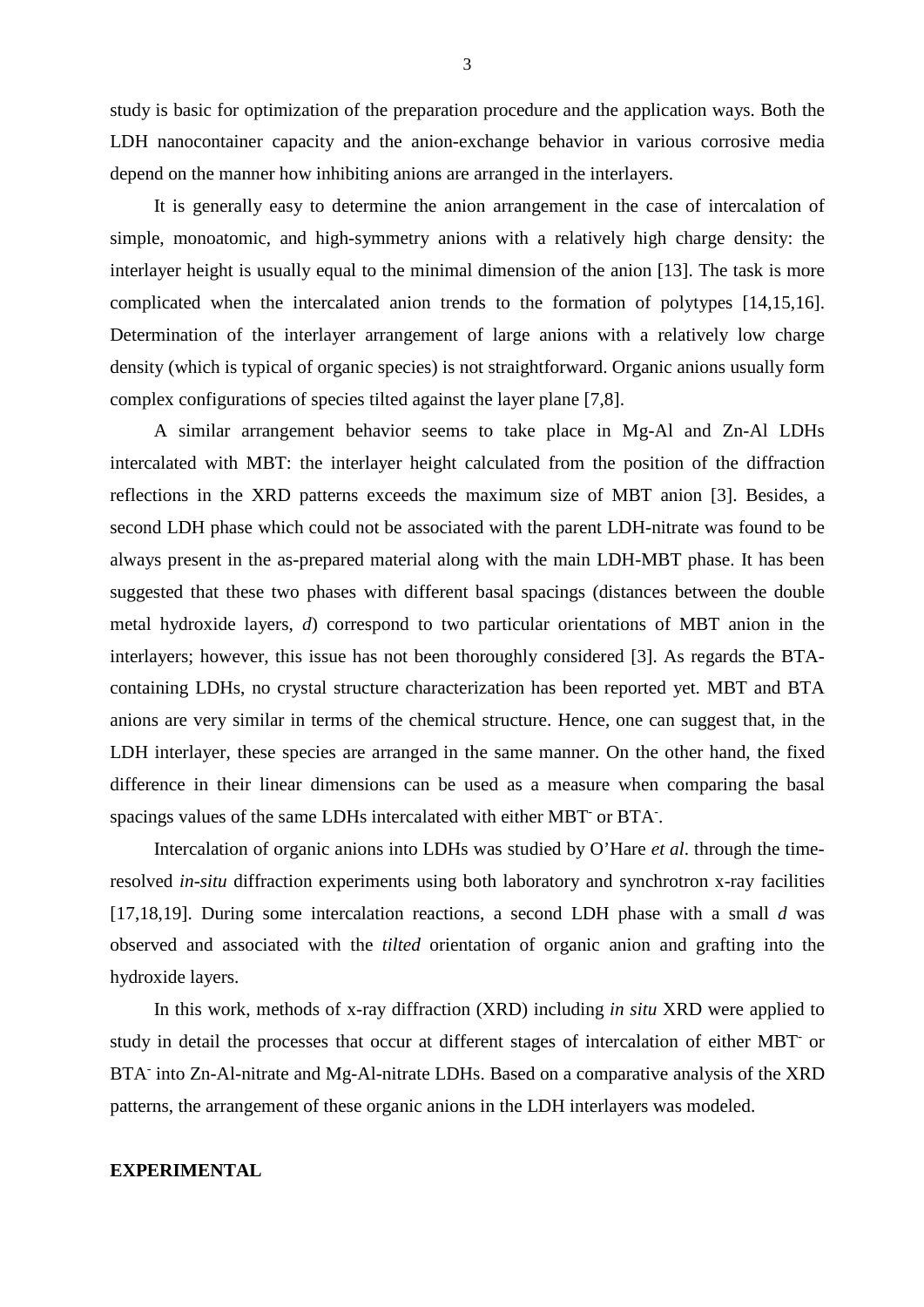## *Materials*

Zinc nitrate hexahydrate (≥99.0%), aluminum nitrate nonahydrate (≥98.5%), magnesium nitrate hexahydrate (99%), sodium hydroxide (≥98%), sodium nitrate (≥99.5%), sodium carbonate (>99.95%) and 2-mercaptobenzothiazole (97%) were purchased from Sigma-Aldrich, while 1,2,3-benzotriazole, (>99%) was purchased from Riedel-de-Haën. Nitric acid (65%) was purchased from Merck. All the chemicals were used as received without further purification.

## *Preparation of the LDH compositions*

The parent LDH compositions, Mg-Al-nitrate and Zn-Al-nitrate, were synthesized based on the previously described experimental procedure [3]. This procedure was optimized in order to improve both the reproducibility of the synthesis and the final product quality. The syntheses, hydrothermal treatment, intercalation reactions and drying procedure were carried out under a nitrogen atmosphere. All solutions were prepared in decarbonated water. Proportions of the reagents used were to meet the 2:1 ratio of Mg/Al (Zn/Al). A solution containing  $0.5M$  $Mg(NO_3)_2.6H_2O$  (or  $Zn(NO_3)_2.6H_2O$ ) and 0.25M  $Al(NO_3)_3.9H_2O$  (200 ml) was instilled to a 1.5M NaNO<sub>3</sub> solution (400 ml) under continuous stirring and N<sub>2</sub> flow at room temperature. This procedure took about 90 minutes. During the reaction, pH of the mixture was controlled to be between 7 and 9 by addition of a 2M NaOH solution. Then the obtained suspension (pH 9- 10) was kept in a water bath at about 100°C for 4 h to complete the crystallization. After this hydrothermal treatment, the suspension was centrifuged at  $10<sup>4</sup>$  rpm for 90 s. The resulting dense slurry was washed with deionized water (in proportion of about 20 ml for 4 g of slurry) and centrifuged. This procedure was repeated three times. Such LDH slurry was estimated to contain about 85% of water.

The obtained Mg-Al-nitrate and Zn-Al-nitrate LDHs were intercalated with either MBT or BTA through anion exchange in a 0.1M solution of the respective organic compositions. In order to dissolve MBT and BTA and produce their anionic forms, the pH of the solution was adjusted with NaOH to  $11.5\pm0.1$ . In the anion exchange reaction, 13 g of the LDH slurry were mixed with 100 ml of the MBT (BTA) solution. The mixture was stirred for 24 h at room temperature. Then the slurry was centrifuged and washed in the same manner as described above. In order to clarify pathways of the nitrate-to-MBT(BTA) substitution reaction, supplementary anion-exchange experiments were carried out. The descriptions of these experiments are given in *Results and Discussion*.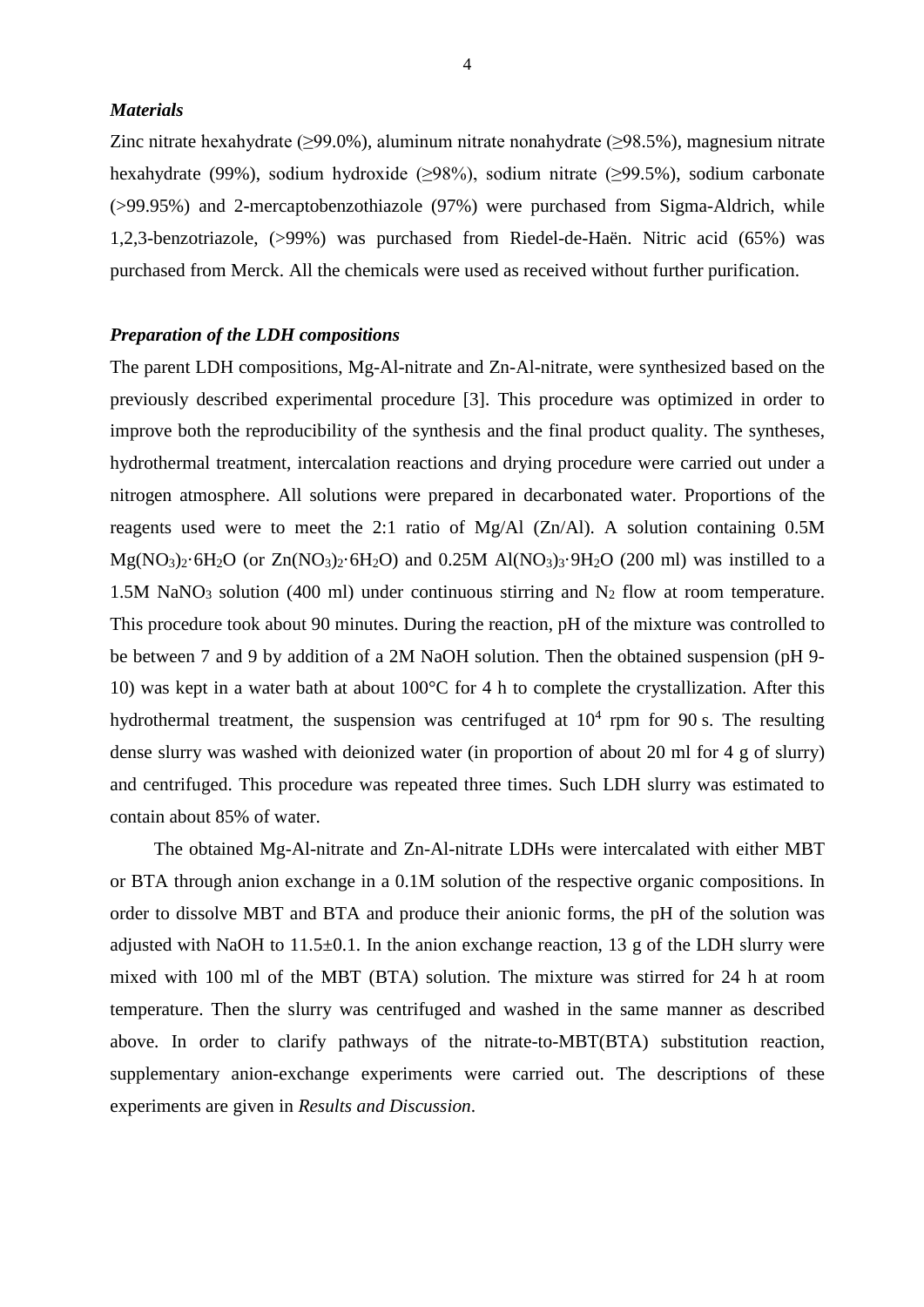Certain amounts of the obtained LDH materials both before and after the anion exchange procedures were dried at 60ºC for 6 h and used for further characterization along with the slurry samples.

## *Characterization techniques*

Morphology of the LDH powders was characterized using a Hitachi S-4100 scanning electron microscope (SEM) with an electron beam accelerating voltage of 25 kV and a beam current of 10 μA.

An inductively coupled plasma (ICP) spectrometer (Horiba Jobin Yvon Ultimata2 $C^{TM}$ ) was used for chemical analysis of the parent LDH compositions. The samples were dissolved in a 0.1M HNO<sub>3</sub> solution and analyzed with a solution flow of about 3 ml/min. The spectral lines of 167.02, 213.84 and 279.55 nm were used for estimation of Al, Zn and Mg content, respectively.

Phase content and crystal structure of the samples were characterized using a PANalytical X'Pert Powder diffractometer (Ni-filtered Cu Kα radiation, *Theta-Theta* goniometer in the reflection mode, PIXcel<sup>1D</sup> detector, step  $0.02^{\circ}$ , exposition time ~1.5 s per step) at room temperature. *Theta-Theta* goniometer provides for horizontal position of a sample surface during an XRD scan and thereby allows to measure liquid samples. The measurements were performed using Spinner Sample Stage (a sample rotation of  $4 \text{ s}^{-1}$ ). A zero-background holder made of obliquely cut Si crystal was used for powder samples. A standard steel holder with the cover ring of 16 mm in diameter and about 1.5 mm thick was applied for slurries. The obtained data were refined by the Rietveld method using the FULLPROF in the profile matching mode [20].

*In situ* study of the anion-exchange reactions (NO<sub>3</sub>  $\rightarrow$  MBT and NO<sub>3</sub>  $\rightarrow$  BTA<sup>-</sup>) was performed on slurry samples of the parent LDHs-nitrates. The cover ring of the standard steel sample holder was filled with the LDH slurry and put on the top of an open 20 ml cylindrical container with  $0.1M$  MBT(BTA) solution at pH  $11.5\pm0.1$  (Scheme 1). The bottom surface of the slurry contacted the solution through a permeable film (approx. three 0.1 mm holes per 1 mm<sup>2</sup>). A magnetic stirrer provided a continuous agitation of the solution in the vicinity of the solution-slurry interface. The assembly was placed on a Multi-Purpose Sample Stage (MPSS) and aligned to position the horizontal surface of the slurry in the center of goniometer. The measurements were performed in a Static Mode: 30 s per scan; 2 min dwell between scans.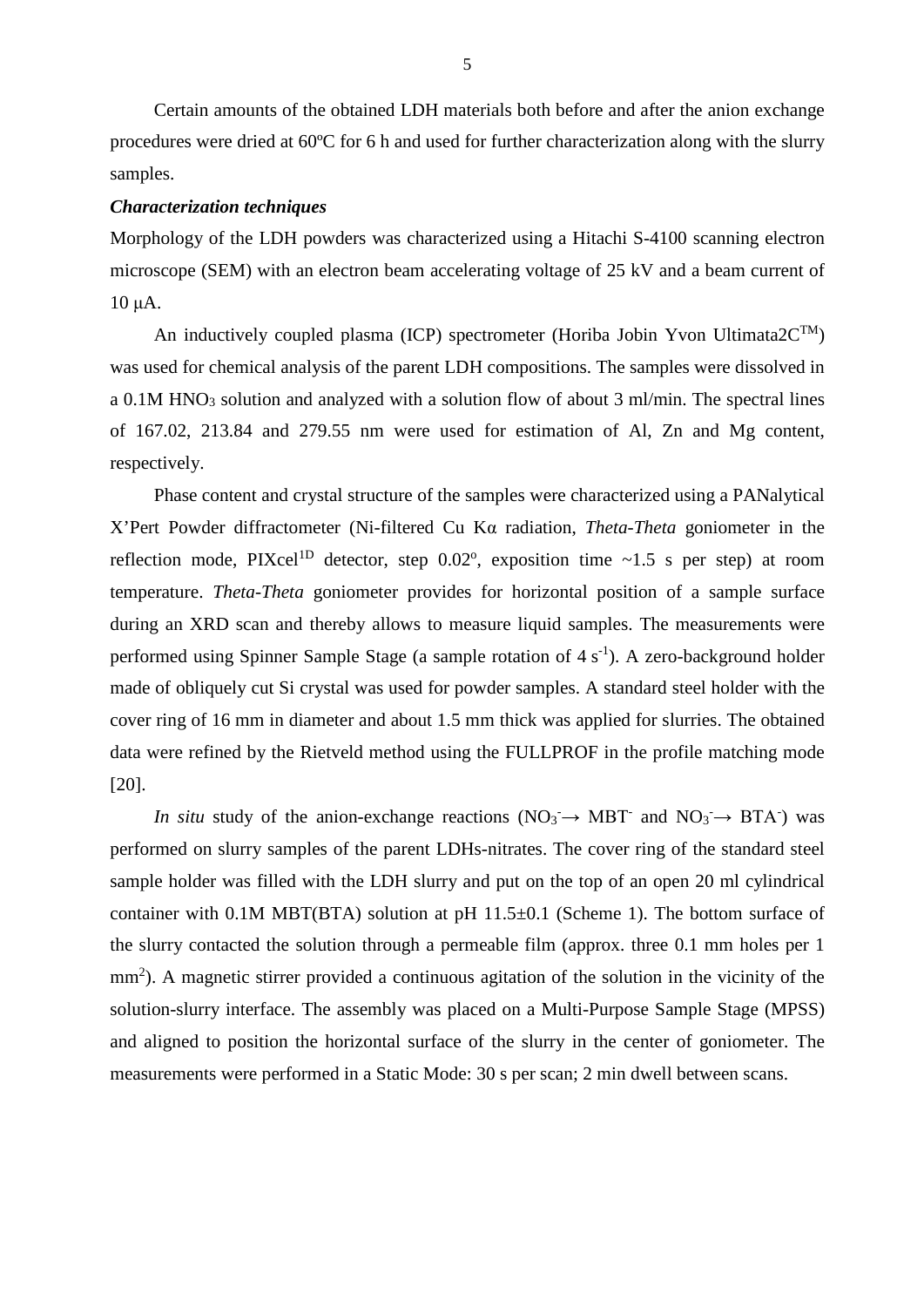

**Scheme 1.** Anion-exchange cell used in the *in situ* XRD study: LDH slurry (1), cover ring (2), permeable membrane (3), a Na-MBT (Na-BTA) solution (4), magnet (5), magnetic stirrer (6), MPSS (7).

#### **RESULTS AND DISCUSSION**

 $\overline{a}$ 

#### *Phase content and chemical composition of the prepared LDHs*

The XRD patterns of the parent LDHs-nitrates and the compositions intercalated with either MBT or BTA are shown in Figures 1 and 2. The diffraction reflections typical of the LDH structure are seen in all the patterns. Analysis has revealed that the parent compositions correspond to the single-phase Mg-Al-NO3 and Zn-Al-NO3 LDHs. The crystal structures of these compositions were successfully refined using the rhombohedral  $R\overline{3}m$  space group<sup>[1](#page-6-0)</sup>. The calculated values of the lattice parameters were  $c = 2.682$  nm and  $a = 0.3042$  nm (Mg-Al-NO<sub>3</sub>), and  $c= 2.673$  nm and  $a= 0.3070$  nm (Zn-Al-NO<sub>3</sub>). The relative errors in determination of the parameters *c* and *a* were 0.1 % and 0.07 %, respectively.

As regards the LDH phases obtained as a result of the anion-exchange reactions, the diffraction reflections of the (00*l*) family in the XRD patterns of Mg-Al-MBT and Mg-Al-BTA (Figure 1), and Zn-Al-MBT (Figure 2) turned out to be shifted to a lower-angle range indicating a considerable increase in the basal spacing values as compared with the respective values for the parent LDH-nitrates. These LDHs phases were the only phases found in the XRD patterns of the obtained compositions. No traces of the parent LDHs were detected. Therefore, it has been concluded that the substitution of nitrates by the organic anions was complete.

The anion exchange reactions were revealed to cause no change in positions of the (110) diffraction reflections (Insets in Figures 1 and 2). Since  $a=2d_{(110)}$  and depends on the Mg/Al

<span id="page-6-0"></span><sup>&</sup>lt;sup>1</sup> The XRD patterns of all the LDH compositions studied in this work were indexed in a three-layer 3R polytype [21,22].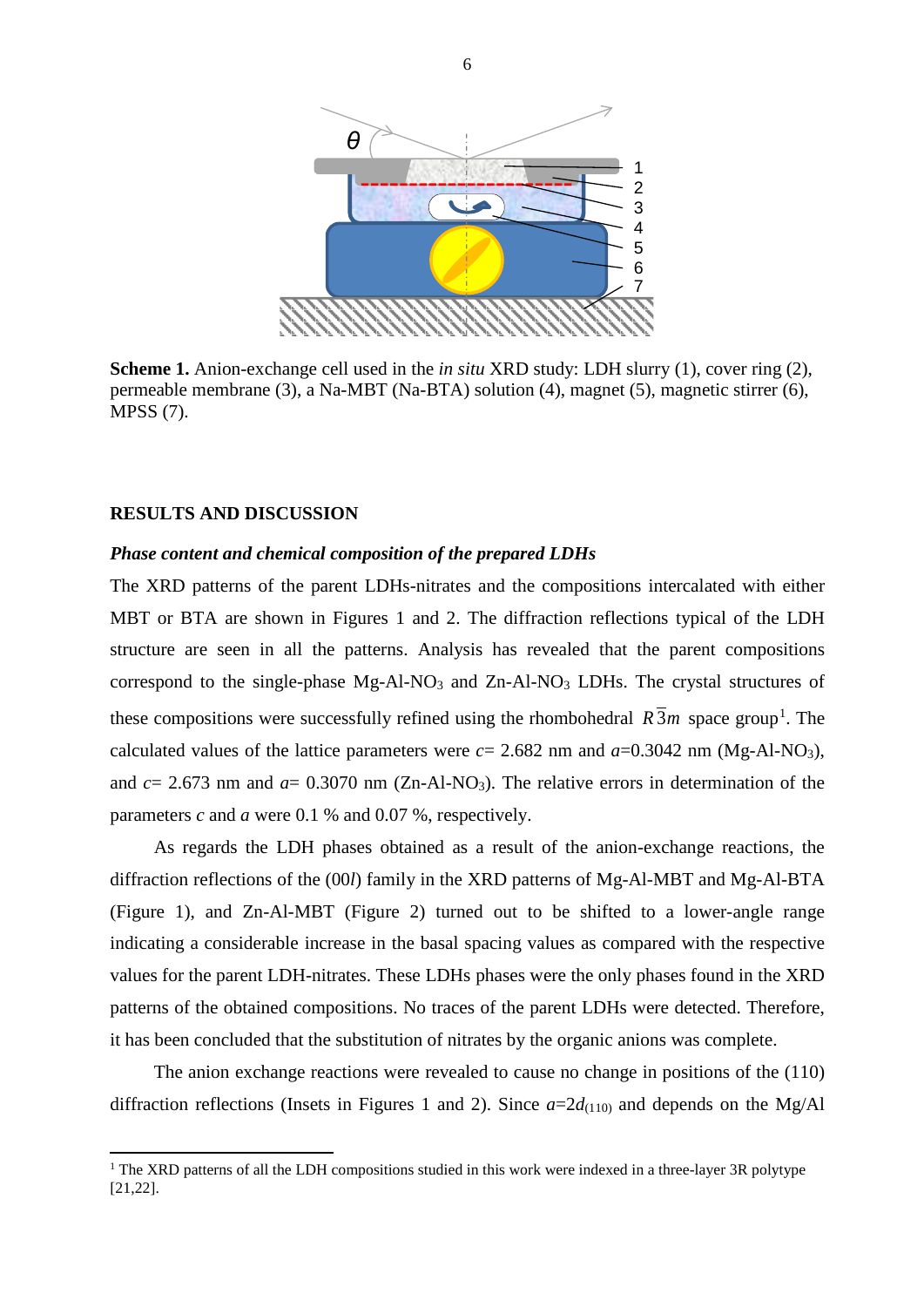(Zn/Al) ratio [7]), it implies that the chemical composition of the double metal hydroxide layers was not affected.

The lattice parameters obtained from the crystal structure refinement as well as other parameters that characterize the LDH compositions are listed in Table 1. The basal spacings were calculated as *d*=*c*/3; the interlayer thickness (gallery height, *h*) was found by subtracting the hydroxide layer thickness from the basal spacing value. The used layer thicknesses were 0.477 and 0.471 nm for Mg-based and Zn-based layers, respectively [23].

The relative error in determination of *c*-parameter in the case of MBT(BTA)-intercalated compositions was estimated to be about 0.6% which is considerably bigger than that for the respective parent LDHs, while the relative error in determination of *a*-parameter was the same (0.07%). Diffraction reflections of the (00*l*) family of the LDHs phases intercalated with either MBT or BTA were broadened as compared with the respective reflections of the parent phases. The broadening effect estimated using the full width at half maximum turned out to be the strongest for the reflections with *l*=odd. The diffraction reflections of a second LDH phase with a much smaller *d*-value (as reported in Ref [3]) were observed in the XRD patterns of Zn-Al-MBT and Mg-Al-MBT along with reflections of the main phase. All these effects and features are discussed in detail below.

The intercalation of BTA<sup>-</sup> into Zn-Al-nitrate was unsuccessful although various reaction conditions in terms of concentration of the BTA solution (0.01M, 0.1M, and 0.5M), temperature (from 30 to 100°C) and pH (from 6 to 12) were attempted. The only LDH phase observed in the XRD pattern of a typical product of the reaction (Figure 2, "Zn-Al-BTA") was a phase with the basal spacing of 0.756 nm that corresponded to the gallery height of 0.285 nm. The latter is very close to the double van der Waals radius of oxygen. The basal spacing value of about 0.76 nm is characteristic of Zn(*n*)Al LDHs ( $n \approx 2$ ) intercalated with either CO<sub>3</sub><sup>2</sup> or OH<sup>-</sup> [13]. Since the anion exchange was performed in a carbonate-free solution, it can be concluded that the observed LDH phase is actually Zn-Al-OH. Diffraction reflections of other phase(s) were observed in the XRD pattern of "Zn-Al-BTA" as well; however, the identification attempts using the ICDD database (PDF 4+, 2014) resulted in no reasonable matches.

Since zinc is known to form complexes with benzotriazole [24,25], we have assumed that the unidentified phase(s) can be a product of the reaction between the Zn-Al hydroxide layers and BTA. In order to test the assumption, the conditions of the anion-exchange reaction in the BTA solution (as described in *Experimental*) were reproduced using zinc oxide instead of Zn-Al-nitrate LDH. ZnO powder (99.99%, Sigma-Aldrich) was taken in the amount corresponding to the same molar fraction of Zn as that in the parent Zn-Al LDH used in the anion-exchange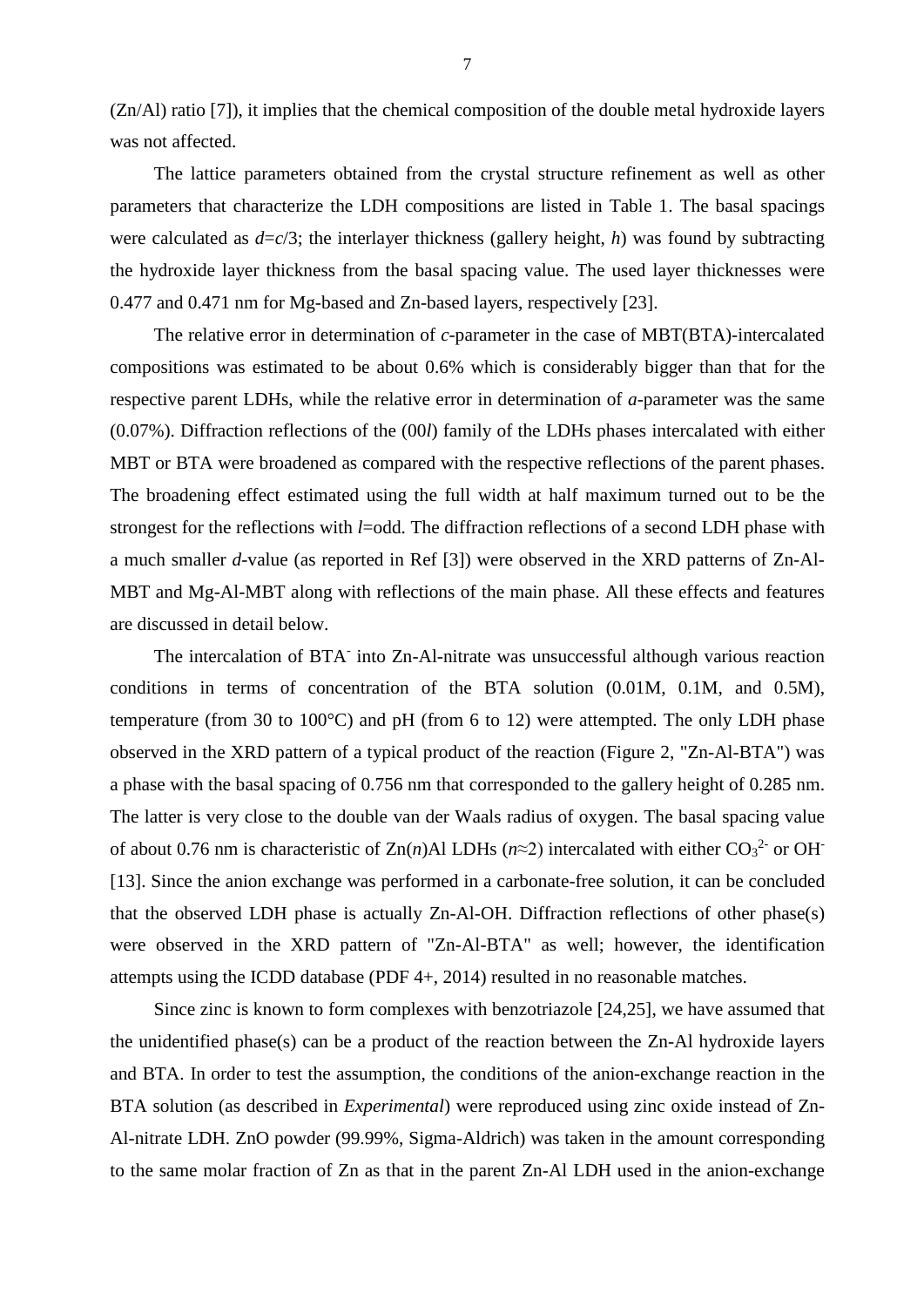experiments. Figure 3 shows the XRD pattern of the dried product of a 48-h immersion of zinc oxide in the BTA solution. The XRD pattern of "Zn-Al-BTA" is shown for comparison. As seen, the positions and the relative intensities of most of the diffraction reflections, which were not identified for the "Zn-Al-BTA" sample, match well the reflections of the ZnO+BTA reaction product. Thus, an attempt to intercalate BTA into Zn-Al-nitrate LDH results in the reaction with a partial substitution of  $NO<sub>3</sub>$  by OH and a partial decomposition of the parent LDH followed by formation of the phase(s) based on zinc oxide/hydroxide and BTA. The exact chemical composition and crystal structure of this product is unknown. Identification would require a particular research which is out of the scope of the present work.

The above-mentioned case suggests the likely reactions between the double metal hydroxide layers of the LDHs and the organic species. Therefore, the samples of LDHs successfully intercalated with MBT(BTA) were analyzed aiming to reveal signs of possible recrystallization, dissolution and other morphology changes caused by the anion-exchange processes. Figure 4 shows the SEM images of the dried Zn-Al and Mg-Al LDH powders before and after the intercalation procedure. It is seen that the particles are flake-shaped which is typical of the LDH materials. The characteristic size (diameter) of the flakes was estimated to be from 2 to 5 μm and from 50 to 200 nm for the particles of the Zn-Al LDHs and the Mg-Al LDHs, respectively. No regular changes in the shape and/or size of the particles which could be associated with a process of anion substitution have been revealed. These observations are in agreement with the conclusion drawn from the analysis of the (110) diffraction reflections that the intercalation reactions induced no change in the chemical composition of the LDH hydroxide layers.

The cations ratio (*n*) in the hydroxide layers of the obtained LDHs was estimated using two independent methods. The ICP spectrometry chemical analysis found that the Mg/Al and Zn/Al ratios in the parent compositions were  $1.9\pm0.2$  and  $2.1\pm0.1$ , respectively. Comparison of the measured *a*-parameter values (Table 1) with the reported dependences  $a(x)$  [ $x = (n + 1)^{-1}$ ] for Mg-Al and Zn-Al LDHs [7] also showed the cations ratio in the obtained LDHs to be close to 2:1.

#### *Nature of the second phase in the LDHs intercalated with organic anions*

In order to monitor the formation of the second phase, the intercalation processes were studied in more detail. Phase content of the Zn-Al and Mg-Al LDH samples was characterized by XRD after immersion in the MBT solution for 20 min, 2, 6, 24 and 48 h under the conditions described in *Experimental*. The samples (slurry) were studied immediately after centrifugation.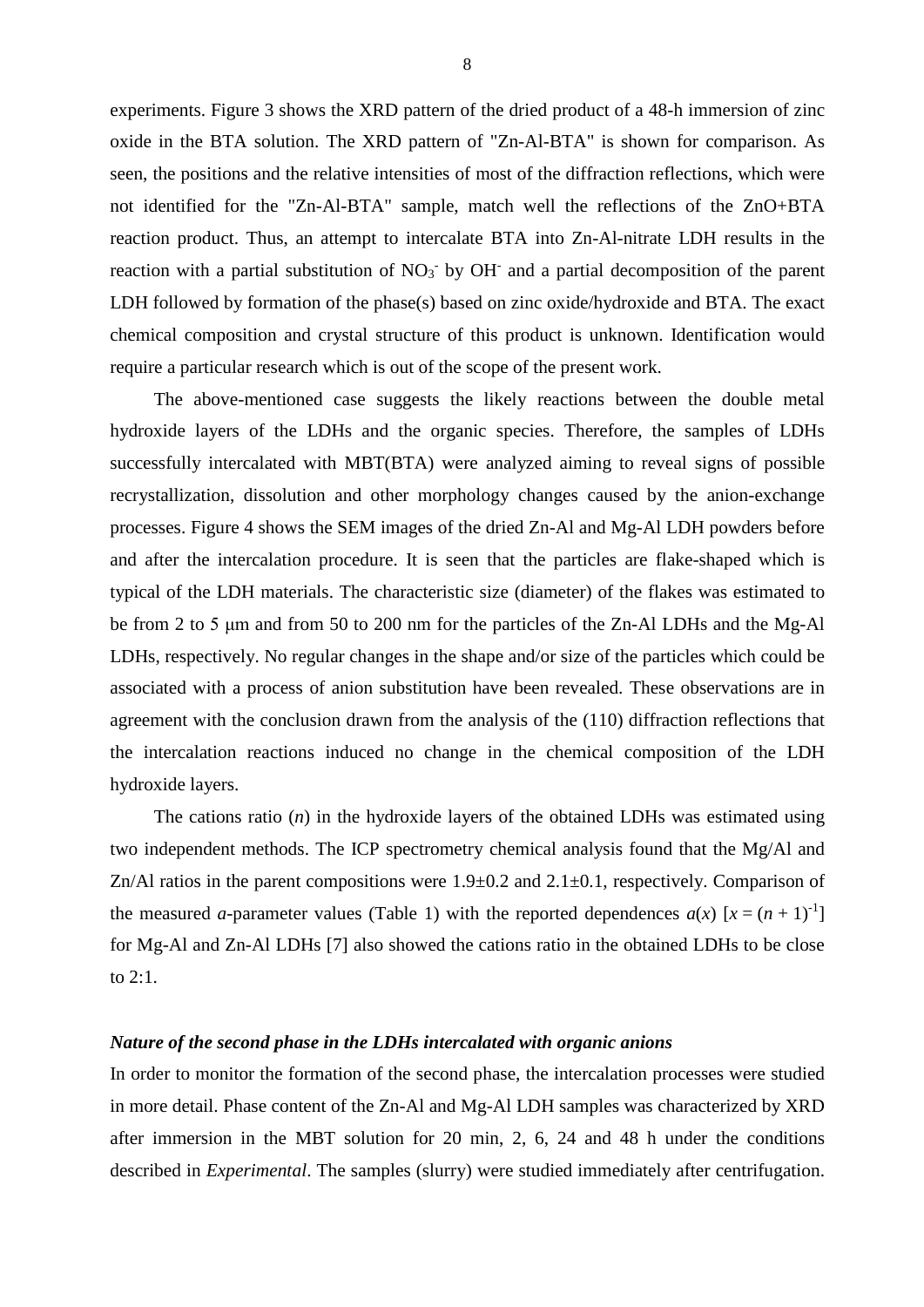The XRD patterns of all the samples were found to be surprisingly identical: the LDH phases intercalated with MBT- were well crystallyzed; no traces of the parent LDH-nitrate were detected (Figure 5, Zn-Al-MBT slurry). The second LDH phase (with the basal spacing of  $\sim$ 0.76 nm) was revealed in all the samples in approximately equal amounts. It follows from this study that the nitrate-to-MBT anion exchange reaction is much faster than it was considered before [3] (cf.: 20 min *versus* 24 h). Furthemore, intercalation of MBT- into the LDH-nitrate takes considerably less time than that of  $V_2O_7^4$  (about 6 hours at room temperature [26]), although the vanadate anion is more compact and with a higher charge. It should be noticed, however, that the nitrate-to-vanadate exchange was carried out at a relatively low pH (8.4).

We considered also the reaction time of the nitrate-to-BTA anion exchange. It was found that such an exchange in Mg-Al LDH is complete in about 20 min. Besides, an analysis of the XRD patterns of both the Mg-Al-BTA powders and slurry suggested a likely presence of a second LDH phase with  $d_2 \approx 0.76$  nm. The value of the basal spacing in Mg-Al-BTA (Table 1) is almost exactly twice higher than  $d_2$ . Therefore, the most intense diffraction reflections (003) and (006) of the second phase are overlapped with the (006) and (0012) reflections of the main phase (Figure 6). The presence of the second phase was concluded from the unusual ratios of the (00*l*) reflection intensities in the XRD patterns of both slurry and powder of the Mg-Al-BTA LDH samples.

In some cases, the anions in the adjacent interlayers are arranged in different ways resulting in a layer-interlayer sequence with two basal spacings:  $\cdot d_1 \cdot d_2 \cdot d_1 \cdot d_2 \cdot d_1 \cdot [27]$ . Such a configuration causes an appearance of the diffraction reflections corresponding to the  $d_1+d_2$ values. The same effect can be induced by presence of two or more different anions in the interlayers. To make certain that no LDH phase with such combined interlayers formed as a result of the intercalation, a supplementary XRD study was performed over a 2*Theta* range between 1.5 and 5<sup>o</sup>. No reflections which could correspond to the  $d_1+d_2$  spacing, where  $d_1$  is the basal spacing value of the LDH intercalated with either MBT or BTA (Table 1) and  $d_2 = 0.76$ nm have been detected.

Thus, the LDH phase with  $d_2 = 0.76$  nm is an attribute of the anion exchange reactions between nitrate and MBT (BTA). Appearance of such a phase is often associated with the carbonate contamination, suggesting that carbonate anion is the most favorable for intercalation. We prepared LDHs intercalated by OH $\cdot$  and LDHs intercalated by  $CO<sub>3</sub><sup>2</sup>$  from the respective parent Zn-Al- and Mg-Al-nitrates. Anion exchanges were performed in solutions of NaOH and Na<sub>2</sub>CO<sub>3</sub>, respectively, at the same pH  $(-11.5)$  as that used for the MBT<sup>-</sup> and BTA<sup>-</sup> intercalations (see *Experimental*). As seen from Figures 5 and 6, the diffraction patterns of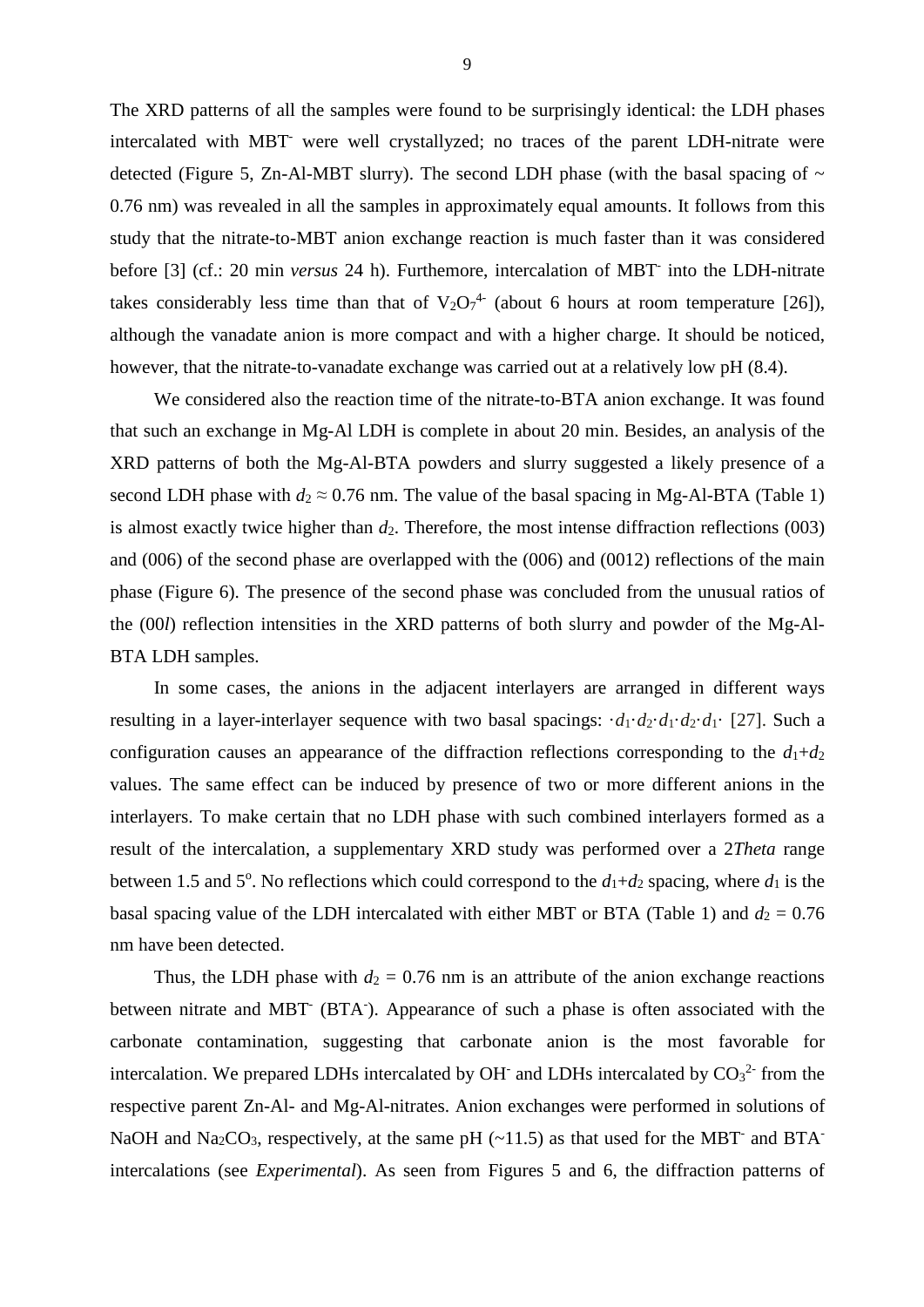LDHs intercalated with either hydroxide or carbonate are very similar; both LDH-OH and LDH-CO<sub>3</sub> are characterized by  $d \approx 0.76$  nm. However, as the organic anions intercalation was carried out in a carbonate-free environment, one should conclude that the observed second LDH phase is a Zn-Al (Mg-Al) layered double hydroxide intercalated with OH.

#### *Mechanism of the organic anions intercalation into the parent LDH-nitrate*

It is seen from Figure 5 that the amount of the LDH-OH phase in Zn-Al-MBT is about twice lower in slurry than in the dried powder of the same sample. Besides, drying was found to result in broadening of the diffraction peaks that correspond to the (003) and (009) reflections. The same feature was observed in Mg-Al-MBT and Mg-Al-BTA LDHs. The fact that the LDH-OH phase is always present in the as-prepared samples, as well as the observed correlation between the relative amount of this phase and the broadening of the diffraction reflections of the LDH phases intercalated with organic anions suggest that the hydroxide anions play an important role in the substitution mechanism. It can be assumed that at the initial stage of the substitution, hydroxide anions are the first which substitute nitrate anions. In such a scenario, the intercalated hydroxide anions increase the available space of the interlayer. It would lead to the rearrangement of the remaining nitrate anions to decrease the tilt angle against the hydroxide layers, thereby reducing the basal spacing. As a result, intermediate LDH phase(s) intercalated with the  $NO<sub>3</sub> + OH<sup>-</sup>$  combinations of would appear.

In order to clarify the issue, the nitrate-to-MBT exchange was studied using *in-situ* XRD. As seen from Figure 7, for the most part of the 45-min process, Zn-Al-NO<sub>3</sub> and Zn-Al-MBT are the main phases. The amount of the former decreases with time, while that of the latter increases. Traces of the Zn-Al-OH phase are detectable only at the final stage of the exchange reaction. No regular displacements of the diffraction reflections of the observed LDH phases have been found. Thus, the nitrate-to-MBT substitution occurs without formation of any intermediate LDH phases. Therefore, a *direct* replacement of nitrate anions by the organic species in the presence of hydroxide anions should be suggested. It seems reasonable to assume that the Zn-Al-MBT phase in the slurry contains a relatively higher amount of hydroxides and crystal water in the interlayer in comparison with that in the dried material. In more hydrated form, the interlayer species (MBT<sup>-</sup>, OH<sup>-</sup> and H<sub>2</sub>O) have more flexibility in terms of arrangement: anions are effectively coordinated by water molecules which screen their charges. The basal spacing of such an LDH  $(-1.7 \text{ nm}, \text{Table 1})$  is determined by the biggest species arranged, namely MBT. Drying is believed to decrease the relative amount of crystal water in the LDH interlayer. Uncoordinated hydroxide anions cannot be accommodated in the gallery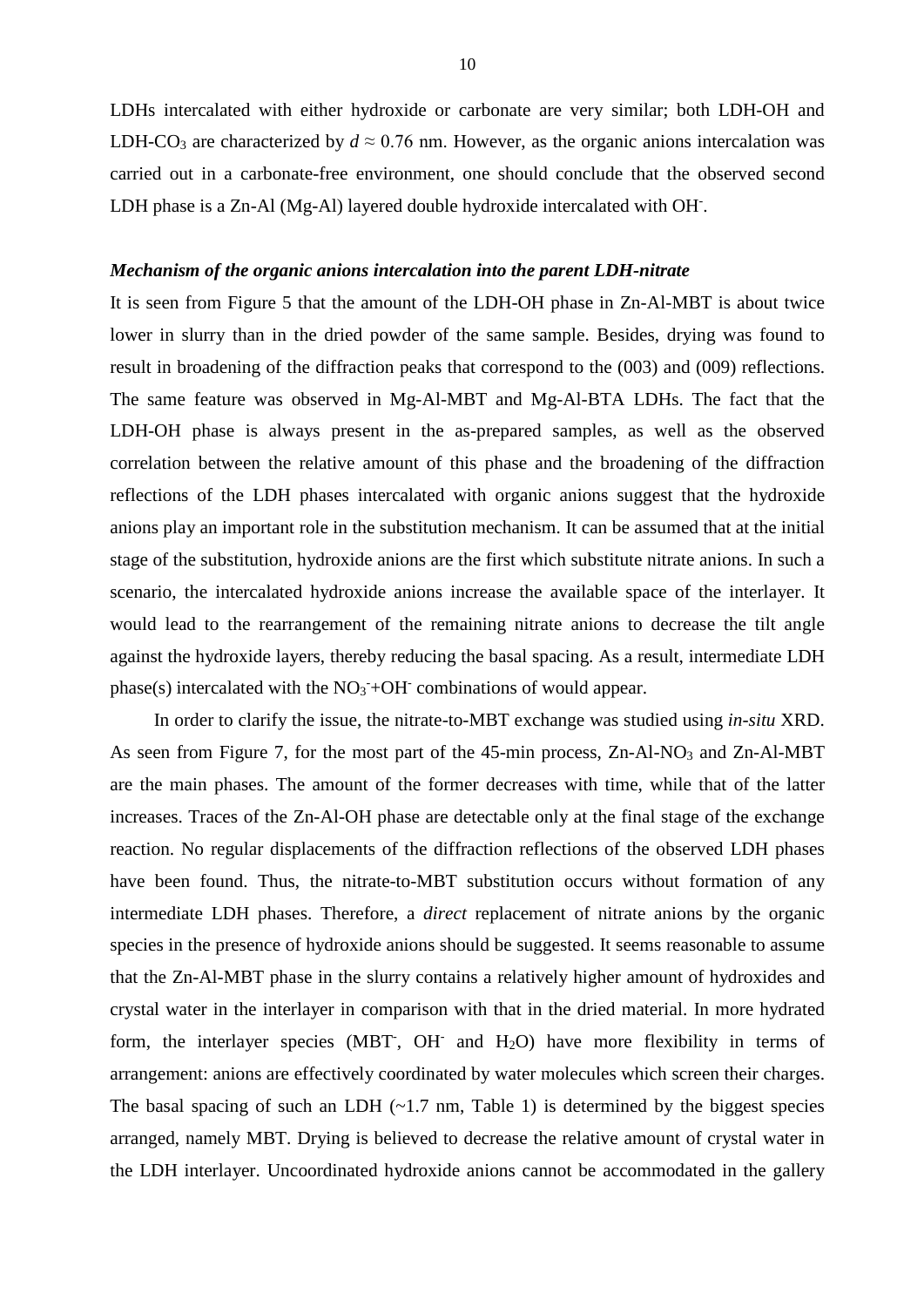with such a big height. This induces redistribution of the anions in the interlayer. OH-rich and MBT-rich crystallites appear that finally results in a phase separation into Zn-Al-MBT (less hydrated) and Zn-Al-ОН. That is why the amount of the LDH-OH phase in the powder is detected to be higher than that in the slurry (Figure 5). In order to keep the layer-interlayer electroneutrality, the organic anions in the less hydrated Zn-Al-MBT have to be arranged closer to each other in the plane parallel to the layers. Symmetry of such an arrangement appears to mismatch the symmetry of the double-metal hydroxide layers that can result in local inhomogeneities of the MBT distribution in the interlayer indicated by broadening of the (00*l*) diffraction reflections with *l*=*odd*.

## *Arrangement of MBT(BTA) in the LDH interlayer*

As seen from Table 1, the gallery height (*h*) values of the Zn-Al and Mg-Al LDHs intercalated with MBT (1.207 and 1.190 nm respectively) are equal within the experimental error. It suggests that MBT anions are arranged in interlayers of these compositions in the same way. The *h*-value calculated for the Mg-Al-BTA LDH (1.044 nm) is lower than that for the MBTintercalated LDH which is consistent with the difference in length of MBT and BTA: 0.741 and 0.546 nm, respectively. At the same time, the *h*-values are smaller than the double size of the respective anions. Therefore, one can suggest that in the LDH structure, MBT and BTA form a double layer in which these species have a tilted orientation against the layer plane. In other words, a herringbone-like arrangement [28, 29] of the organic anions is proposed (Figure 8). Such an arrangement is common for the benzene rings since provides the most expedient molecule organization [29] and characterized by "looking" of the ring of one molecule to the center of another one.

Provided the herringbone arrangement, the orientation of MBT(BTA) anions in the LDH interlayer can be characterized by two angles,  $\alpha$  and  $\beta$  (Figure 8). The former (50-52° [28]) describes a slope between the anion plane and the double metal hydroxide layer (*ab* plane). The latter is the angle between the symmetry axis of the benzene rings lengthwise of the anion and the line through the atoms which are in contact with the hydroxide layer (see Insets in Figure 8). The *β* value depends on the chemical structure of negatively charged heterogenic ring.

Following the idea of distributed charge into heterogenic part of the organic species (between nitrogen atoms, in case of BTA [30], and between sulfur atoms or sulfur and nitrogen atoms, in the case of MBT [31]) we suggest those pairs of atoms to be in contact with the hydroxide layer for better charge compensation. This assures the maximal possible interaction between negatively charged part of the anion and the hydroxide layer. It follows from such a condition that slope  $\beta$  is about 60° and 85° for MBT and BTA, respectively. Taking into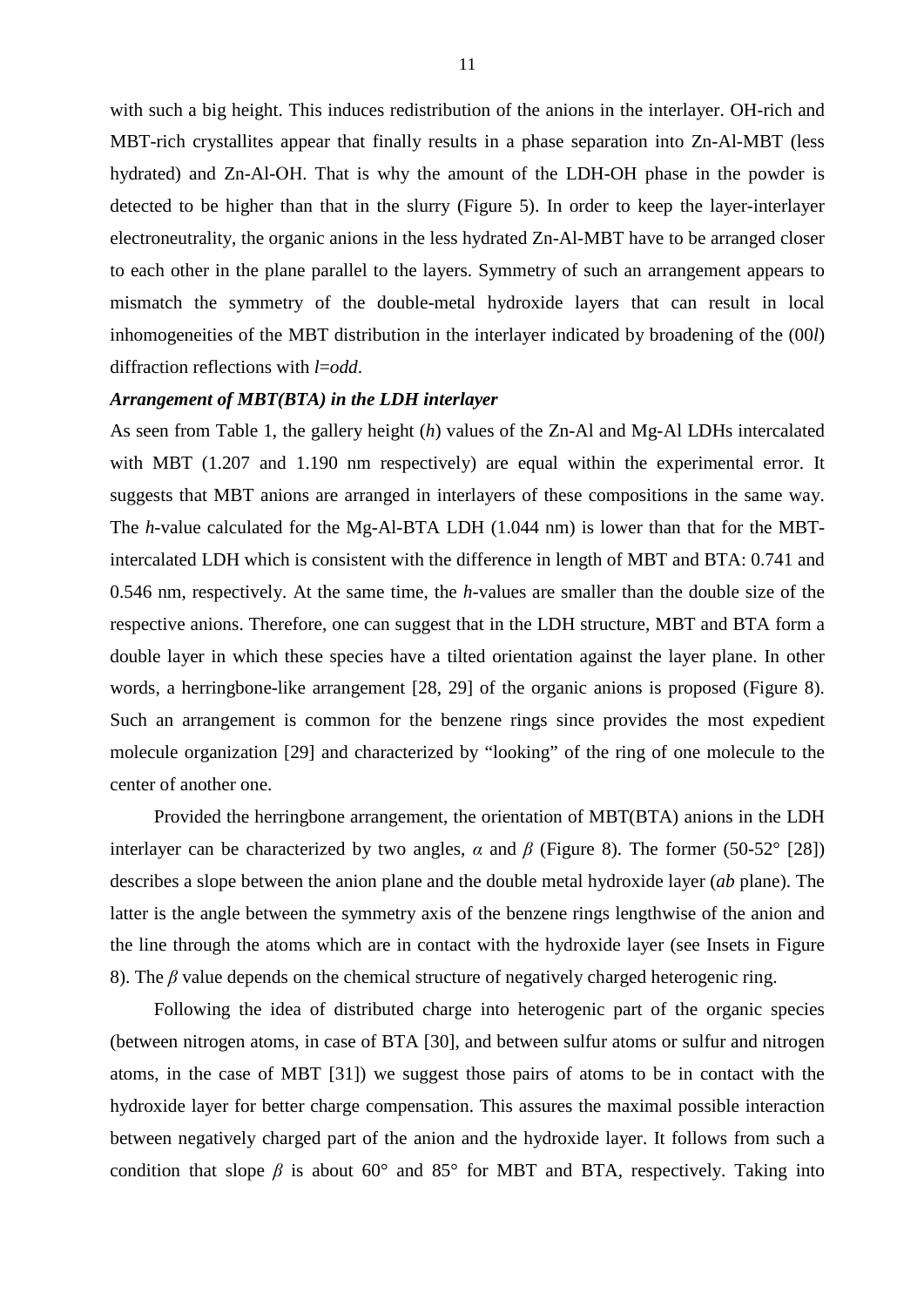account the estimated values of  $\alpha$  and  $\beta$  angles as well as the van-der-Waals radii of sulfur  $(0.182 \text{ nm})$ , nitrogen  $(0.155 \text{ nm})$  and hydrogen  $(0.110 \text{ nm})$ , the height of the herringbonearranged organic species is calculated to be within the ranges of 1.187-1.211 nm for the MBT intercalates and 1.035-1.056 nm for the BTA intercalates. These values are in very good agreement with the galleries heights calculated from the XRD data (see Table 1).

The suggested configuration of the organic anions was verified to meet a requirement of electroneutrality of the layer-interlayer system. Figure 9 shows a possible arrangement for the case of BTA anions in the interlayer of Mg-Al LDH with the cation ratio  $Mg/Al = 2$ . One can see that the herringbone-arranged organic species are distributed to compensate the hydroxide layer charge leaving enough space for the crystal water in the interlayer.

#### **CONCLUSIONS**

2-mercaptobenzothiazole (MBT) and 1,2,3-benzotriazole (BTA) are successfully intercalated into Mg-Al-nitrate and Zn-Al-nitrate LDHs at room temperature and at high pH (11.5) which is necessary to keep an anion form of these organic species. Intercalation of BTA- into Zn-Alnitrate is not possible because of irreversible formation of a compound based on zinc oxide/hydroxide and BTA.

Formation of Mg-Al-MBT, Zn-Al-MBT and Mg-Al-BTA LDHs occurs through a direct replacement of nitrate anions by the organic species without appearance of any intermediate LDH phase. The exchange takes about 20 min which is much faster than previously considered.

Hydroxide anions are present in the interlayer of the most hydrated form (slurry) of the LDHs intercalated together with the organic anions. OH and MBT (BTA) are effectively coordinated by water molecules which screen their charges. Drying results in a decrease of the relative amount of crystal water. Then, the uncoordinated hydroxide anions cannot be accommodated in the interlayer. This induces the redistribution of the anions in the interlayer which results in a phase separation into Zn-Al-MBT (less hydrated) and Zn-Al-OH.

In the LDH structure, MBT- and BTA- form a double layer in which these species have a tilted orientation against the layer plane (herringbone-like arrangement). Such an arrangement mismatches the symmetry of the double-metal hydroxide layers.

## **Acknowledgement**

The authors thank Dr. T. Galvão for assistance in anion-exchange experiments. This work was partially supported by MULTISURF (Marie Skłodowska-Curie grant agreement No 645676) and PROAIR (grant agreement No 612415) European projects. This work was also funded by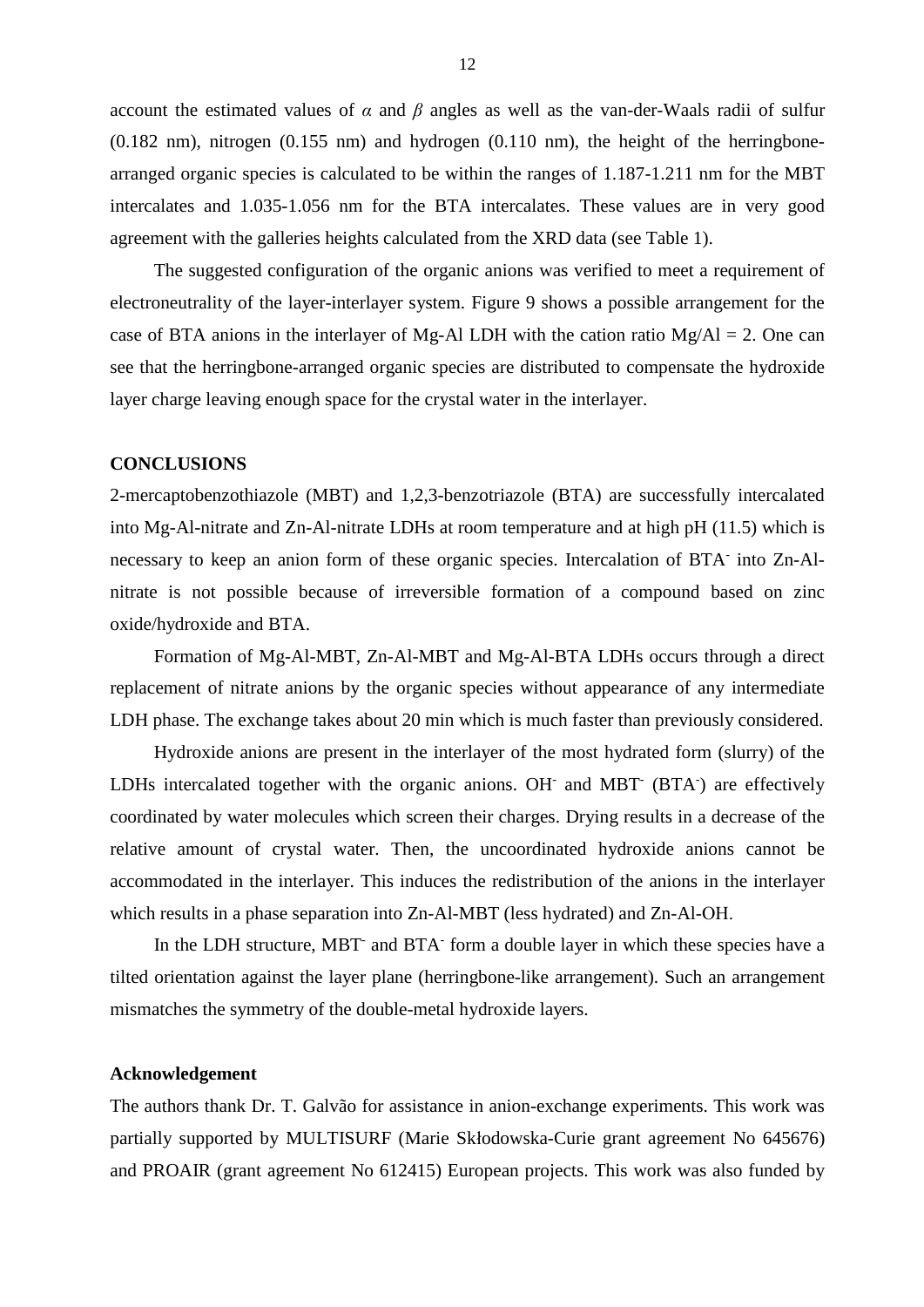ERDF Funds through Operational Competitiveness Programme – COMPETE in the frame of the project FUNACOP – FCOMP-01-0124-FEDER- 38777. JT thanks FCT for researcher grant IF/00347/2013.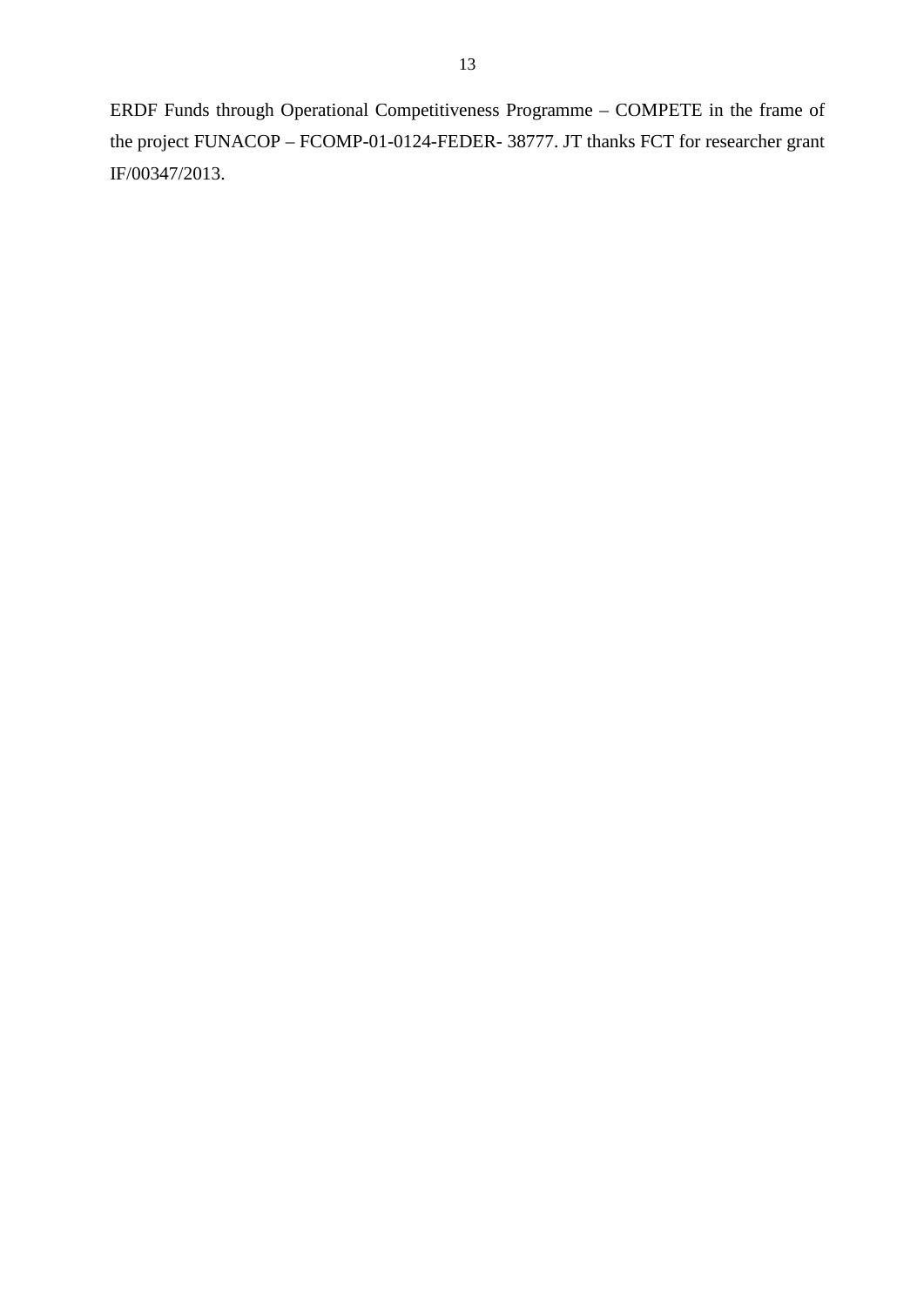- [1] R.G. Buchheit, H. Guan, S. Mahajanam, F. Wong, Active Corrosion Protection and Corrosion Sensing in Chromate-Free Organic Coatings. *Progr. Org. Coat.* **47** (2003) 174−182.
- [2] G. Williams, H.N. McMurray, Anion-Exchange Inhibition of Filiform Corrosion on Organic Coated AA2024-T3 Aluminum Alloy by Hydrotalcite-Like Pigments. *Electrochem. Solid-State Lett.* **6** (2003) B9-B11.
- [3] S.K. Poznyak, J. Tedim, L.M. Rodrigues, A.N. Salak, M.L. Zheludkevich, L.F.P. Dick, M.G.S. Ferreira, Novel Inorganic Host Layered Double Hydroxides Intercalated with Guest Organic Inhibitors for Anticorrosion Applications. *ACS Appl. Mater. Interfaces* **1** (2009) 2353−2362.
- [4] M.L. Zheludkevich, S.K. Poznyak, L.M. Rodrigues, D. Raps, T. Hack, L.F. Dick, T. Nunes, M.G.S. Ferreira, Active Protection Coatings with Layered Double Hydroxide Nanocontainers of Corrosion Inhibitor*. Corros. Sci*. **52** (2010) 602−611.
- [5] M.L. Zheludkevich, J. Tedim, M.G.S. Ferreira, "Smart" Coatings for Active Corrosion Protection Based on Multi-Functional Micro and Nanocontainers. *Electrochim. Acta* **82** (2012) 314–323.
- [6] A.I. Khan, D. O'Hare, Intercalation Chemistry of Layered Double Hydroxides: Recent Developments and Applications. *J. Mater. Chem*. **12** (2002) 3191−3198.
- [7] D.E. Evans, R.C.T. Slade, Structural Aspects of Layered Double Hydroxides. in *Structure & Bonding*; Springer-Verlag: Berlin, Germany, **119** (2005) pp. 1−87.
- [8] S.P. Newman, W. Jones, Synthesis, Characterization and Applications of Layered Double Hydroxides Containing Organic Guests. *New J. Chem.* **22** (1998) 105–115.
- [9] S. Miyata, Anion-Exchange Properties of Hydrotalcite-Like Compounds. *Clays Clay Miner*. **31** (1983) 305-311.
- [10] J. Tedim, A. Kuznetsova, A.N. Salak, F. Montemor, D. Snihirova, M. Pilz, M.L. Zheludkevich, M.G.S. Ferreira, Zn-Al Layered Double Hydroxides as Chloride Nanotraps in Active Protective Coatings. *Corros. Sci*. **55** (2012) 1−4.
- [11] S. Kallip, A.C. Bastos, K.A. Yasakau, M.L. Zheludkevich, M.G.S. Ferreira, Synergistic Corrosion Inhibition on Galvanically Coupled Metallic Materials. *Electrochem. Comm*. 20 (2012) 101-104.
- [12] M. Serdechnova, S. Kallip, M.G.S. Ferreira, M.L. Zheludkevich, Active Self-Healing Coating for Galvanically Coupled Multi-Material Assemblies. *Electrochem. Comm.* **41** (2014) 51–54.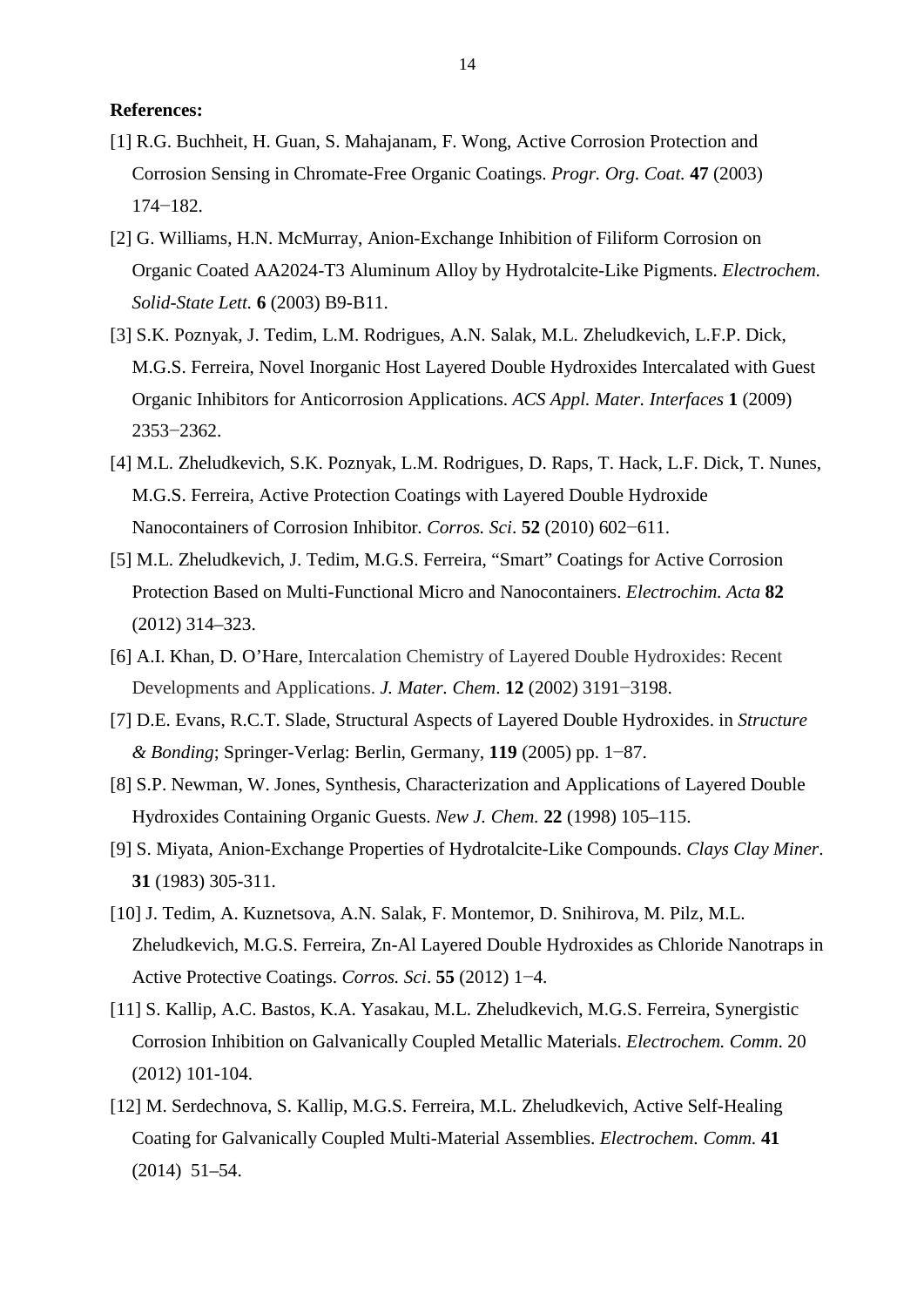- [13] A.N. Salak, A.D. Lisenkov, M.L. Zheludkevich, M.G.S. Ferreira, Carbonate-Free Zn-Al (1:1) Layered Double Hydroxide Film Directly Grown on Zinc-Aluminum Alloy Coating. *ECS Electrochem. Lett*. **3** (2014) C9-C11.
- [14] C. Barriga, W. Jones, P. Malet, V. Rives, M.A. Ulibarri, Synthesis and Characterization of Polyoxovanadate-Pillared Zn-Al Layered Double Hydroxides: An X-ray Absorption and Diffraction Study. *Inorg. Chem*. **37** (1998) 1812−1820.
- [15] A.N. Salak, J. Tedim, A.I. Kuznetsova, J.L. Ribeiro, L.G. Vieira, M.L. Zheludkevich, M.G.S. Ferreira, Comparative X-ray Diffraction and Infrared Spectroscopy Study of Zn-Al Layered Double Hydroxides: Vanadate *vs* Nitrate. *Chem. Phys*. **397** (2012) 102−108.
- [16] A.N. Salak, J. Tedim, A.I. Kuznetsova, L.G. Vieira, J.L. Ribeiro, M.L. Zheludkevich, M.G.S. Ferreira, Thermal Behavior of Layered Double Hydroxide Zn-Al-Pyrovanadate: Composition, Structure Transformations, Recovering Ability. *J. Phys. Chem. C* 117 (2013) 4152-4157.
- [17] G.R. Williams, D. O'Hare, New Phosphonate Intercalates of [Ca2Al(OH)6]NO3·*y*H2O: A Synthetic and Kinetic Study. *Solid State Sci*. **8** (2006) 971–980.
- [18] G.R. Williams, N.H. Rees, D. O'Hare, Incorporation of Phosphorus Oxyacids into Layered Double Hydroxides. *Solid State Sci*. 11 (2009) 1229–1238.
- [19] A.I. Khan, G.R. Williams, H. Gang, N.H. Rees, D. O'Hare, The Intercalation of Bicyclic and Tricyclic Carboxylates into Layered Double Hydroxides. *J. Solid State Chem*. **183** (2010) 2877–2885.
- [20] J. Rodriguez-Carvajal, Recent Advances in Magnetic Structure Determination by Neutron Powder Diffraction. *Physica B: Condens. Matter* **192** (1993) 55-69.
- [21] A.S. Bookin, V.A. Drits, Polytype Diversity of the Hydrotalcite-Like Minerals I. Possible Polytypes and Their Diffraction Features. *Clays Clay Miner*. **41** (1993) 551-557.
- [22] A.S. Bookin, V.I. Cherkashin, V.A. Drits, Polytype Diversity of the Hydrotalcite-Like Minerals II. Determination of the Polytypes of Experimentally Studied Varieties. *Clays Clay Miner.* **41** (1993) 558-564.
- [23] G.W. Brindley, C.C. Kao, Structural and IR Relations Among Brucite-Like Divalent Metal Hydroxides. *Phys. Chem. Minerals* **10** (1984) 87-191.
- [24]. L. Li, X. Wang, G. Shen, R. Wang, R. Shen, Synthesis and Crystal Structure of Zn[(C6H5N3)4(H2O)2](ClO4)2 and Cu[(C6H5N3)4(H2O)2](ClO4)2*. Inorg. Chem. Comm.* **5** (2002) 453-457.